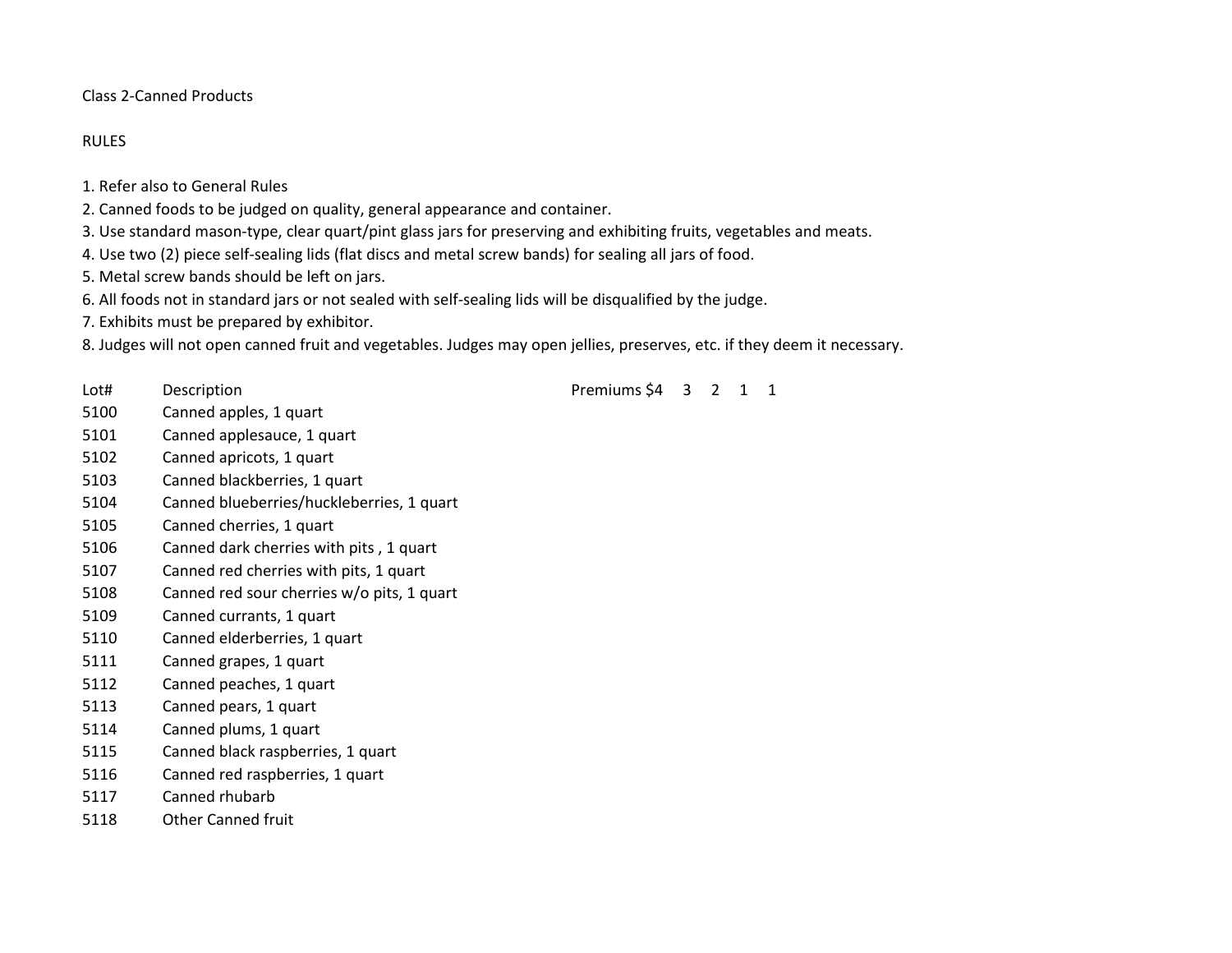| Lot# | Description                                     | Premiums \$5 | 4            | 3              | $\overline{2}$ | $\mathbf{1}$ |
|------|-------------------------------------------------|--------------|--------------|----------------|----------------|--------------|
| 5119 | Best display 3 quart jars, all different fruits |              |              |                |                |              |
| Lot# | Description                                     | Premiums \$4 | $\mathbf{3}$ | $\overline{2}$ | $\mathbf{1}$   | $\mathbf{1}$ |
| 5120 | Canned Asparagus, 1 quart                       |              |              |                |                |              |
| 5121 | Canned Green Beans, 1 quart                     |              |              |                |                |              |
| 5122 | Canned Lima Beans, 1 pint; any container        |              |              |                |                |              |
| 5123 | Canned Yellow Beans, 1 quart                    |              |              |                |                |              |
| 5124 | Canned Beets, 1 quart 5125                      |              |              |                |                |              |
| 5125 | Canned Beet Tops, 1 quart                       |              |              |                |                |              |
| 5126 | Canned Broccoli, 1 quart                        |              |              |                |                |              |
| 5127 | Canned Carrots, 1 quart                         |              |              |                |                |              |
| 5128 | Canned Cauliflower, 1 quart                     |              |              |                |                |              |
| 5129 | Canned Corn, 1 pint; any container              |              |              |                |                |              |
| 5130 | Canned Dandelion, 1 quart                       |              |              |                |                |              |
| 5131 | Canned Endive, 1 quart                          |              |              |                |                |              |
| 5132 | Canned Mixed Vegetables, 1 quart                |              |              |                |                |              |
| 5133 | Canned Peas, 1 pint; any container              |              |              |                |                |              |
| 5134 | Canned Pumpkins, 1 pint; any container          |              |              |                |                |              |
| 5135 | Canned Potatoes, 1 quart                        |              |              |                |                |              |
| 5136 | Canned Sauerkraut, 1 quart                      |              |              |                |                |              |
| 5137 | Canned Spinach, 1 quart                         |              |              |                |                |              |
| 5138 | Canned Succotash, 1 pint; any container         |              |              |                |                |              |
| 5139 | Canned Swiss Chard, 1 quart                     |              |              |                |                |              |
| 5140 | Canned Tomatoes, 1 quart                        |              |              |                |                |              |
| 5141 | Other Canned Vegetable, 1 quart                 |              |              |                |                |              |
| 5144 | Canned Beef, 1 quart                            |              |              |                |                |              |
| 5145 | Canned Beef tongue, 1 quart                     |              |              |                |                |              |
| 5146 | Canned Chicken, 1 quart                         |              |              |                |                |              |
| 5147 | Canned Pork, 1 quart                            |              |              |                |                |              |
| 5148 | Canned Sausage, 1 quart                         |              |              |                |                |              |
| 5149 | Canned Scrapple, 1 quart                        |              |              |                |                |              |
| 5150 | Canned Sirloin, 1 quart                         |              |              |                |                |              |
| 5151 | Canned Spare Ribs, 1 quart                      |              |              |                |                |              |
|      |                                                 |              |              |                |                |              |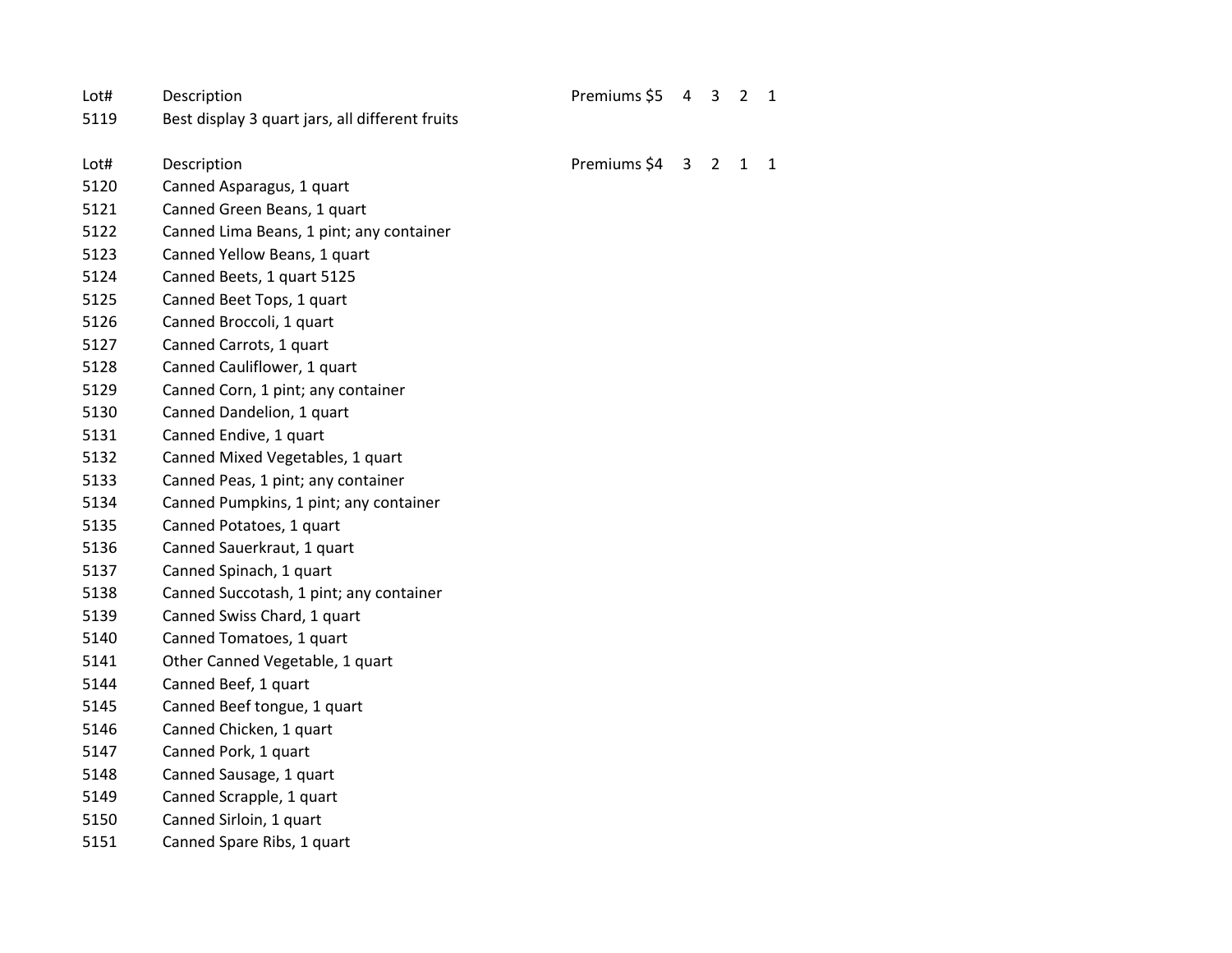| 5152 | Other Canned Meats, 1 quart |
|------|-----------------------------|
|------|-----------------------------|

| Lot# | Description                                        | Premiums \$5 |   | 4 3            | $\overline{2}$ | $\mathbf{1}$ |
|------|----------------------------------------------------|--------------|---|----------------|----------------|--------------|
| 5153 | Canned Meat Display 3 qt jars, all different       |              |   |                |                |              |
| 5143 | Canned Vegetable Display, 3 qt jars, all different |              |   |                |                |              |
| Lot# | Description                                        | Premiums \$4 | 3 | $\overline{2}$ | $\mathbf{1}$   | 1            |
| 5155 | Canned pickled beans, 1 container                  |              |   |                |                |              |
| 5156 | Canned pickled beets, 1 container                  |              |   |                |                |              |
| 5157 | Canned pickled cauliflower, 1 container            |              |   |                |                |              |
| 5158 | Canned pickled chow-chow, 1 container              |              |   |                |                |              |
| 5159 | Canned pickled cranberry, 1 container              |              |   |                |                |              |
| 5160 | Canned pickled bread & butter, 1 container         |              |   |                |                |              |
| 5161 | Canned pickled dill cucumber, 1 container          |              |   |                |                |              |
| 5162 | Canned pickled mixed cucumber, 1 container         |              |   |                |                |              |
| 5163 | Canned pickled mustard cucumber, 1 container       |              |   |                |                |              |
| 5164 | Canned pickled sour cucumber, 1 container          |              |   |                |                |              |
| 5165 | Canned pickled sweet cucumber, 1 container         |              |   |                |                |              |
| 5166 | Canned pickled spiced cucumber, 1 container        |              |   |                |                |              |
| 5167 | Canned pickled onions, 1 container                 |              |   |                |                |              |
| 5168 | Canned pickled peppers, 1 container                |              |   |                |                |              |
| 5169 | Stuffed Pickled Peppers, 1container                |              |   |                |                |              |
| 5170 | Canned pickled piccalilli, 1 container             |              |   |                |                |              |
| 5171 | Canned pickled corn relish, 1 container            |              |   |                |                |              |
| 5172 | Canned pickled pepper relish, 1 container          |              |   |                |                |              |
| 5173 | Canned pickled sandwich relish, 1 container        |              |   |                |                |              |
| 5174 | Canned pickled misc. relish, 1 container           |              |   |                |                |              |
| 5154 | Canned Pickled item, other 1 container             |              |   |                |                |              |
| 5175 | Canned catsup, 1 container                         |              |   |                |                |              |
| 5176 | Canned chili sauce, 1 container                    |              |   |                |                |              |
| 5177 | Canned spaghetti sauce, 1 container                |              |   |                |                |              |
| 5178 | Canned pizza sauce, 1 container                    |              |   |                |                |              |
| 5179 | Canned salsa, 1 container                          |              |   |                |                |              |
| 5185 | Canned spiced apple, 1 quart                       |              |   |                |                |              |
|      |                                                    |              |   |                |                |              |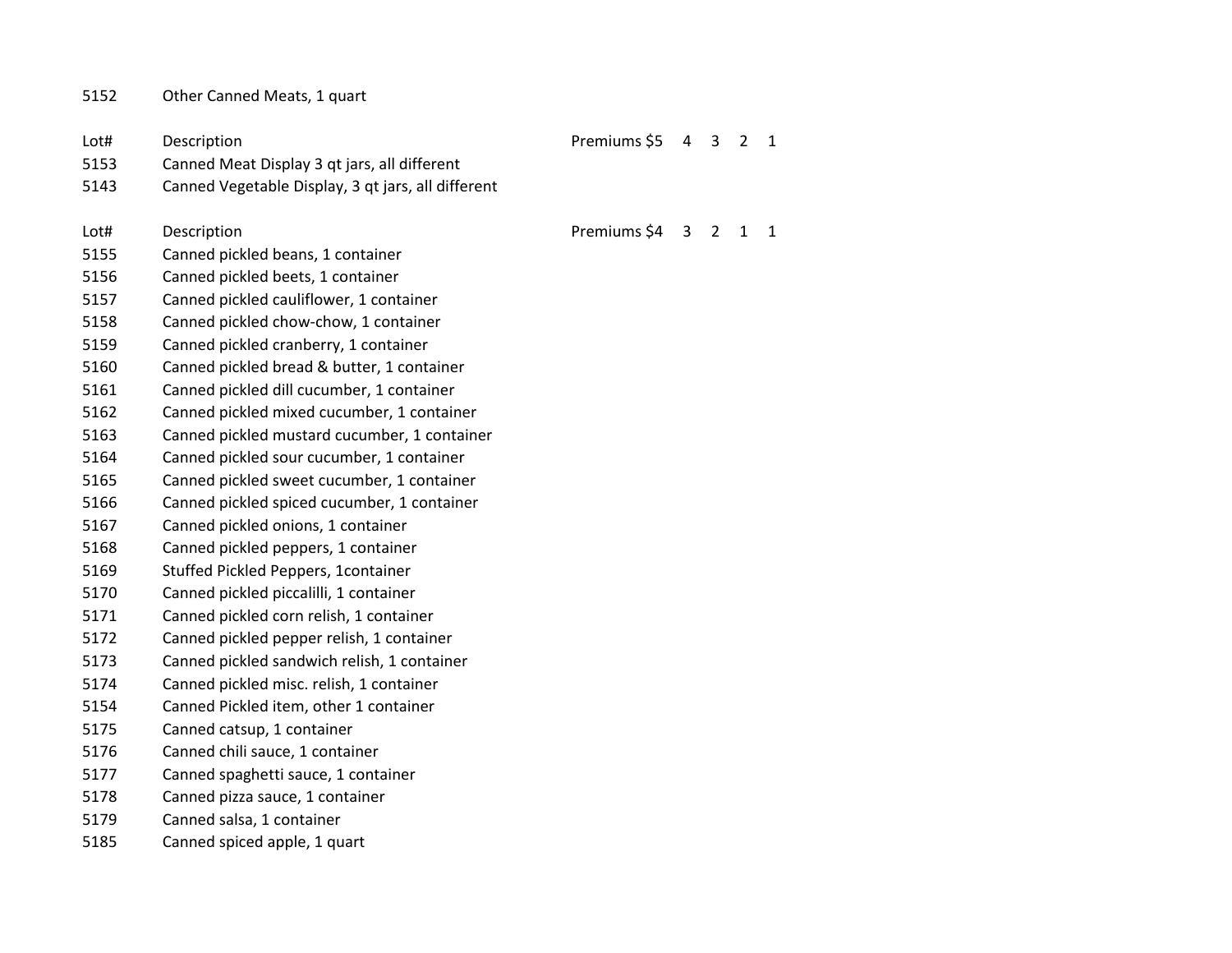- Canned spiced cantaloupe, 1 quart
- Canned spiced cherry, 1 quart
- Canned spiced crabapple, 1 quart
- Canned spiced peaches, 1 quart
- Canned spiced pears, 1 quart
- Canned spiced quinces, 1 quart
- Canned spiced watermelon, 1 quart
- Canned Vegetable Soup, 1 quart
- Canned Tomato Soup, 1 quart
- Canned Chicken Soup, 1 quart
- Canned Soup other, 1 quart
- Canned apple juice, 1 quart
- Canned grape juice, 1 quart
- Canned tomato juice, 1 quart
- Canned blackberry vinegar, 1 quart
- Canned cider vinegar, 1 quart
- Canned raspberry vinegar, 1 quart
- Other canned vinegar, 1 quart

Class 3-Dried Products and Pie Filling

- 
- Canned Apple Pie Filling, 1 quart
- Canned Blueberry Pie Filling, 1 quart
- Canned Cherry Pie Filling, 1 quart
- Canned Peach Pie Filling, 1 quart
- Canned Pie Filling other, 1 quart
- Dried apples, 1 pint
- Dried corn, 1 pint
- Dried peaches, 1 pint
- Dried pears, 1 pint
- Dried lima beans, 1 pint
- Dried navy beans, 1 pint
- Dried string beans, 1 pint

Lot# Description **Description** Description Description Description Description Description Description Description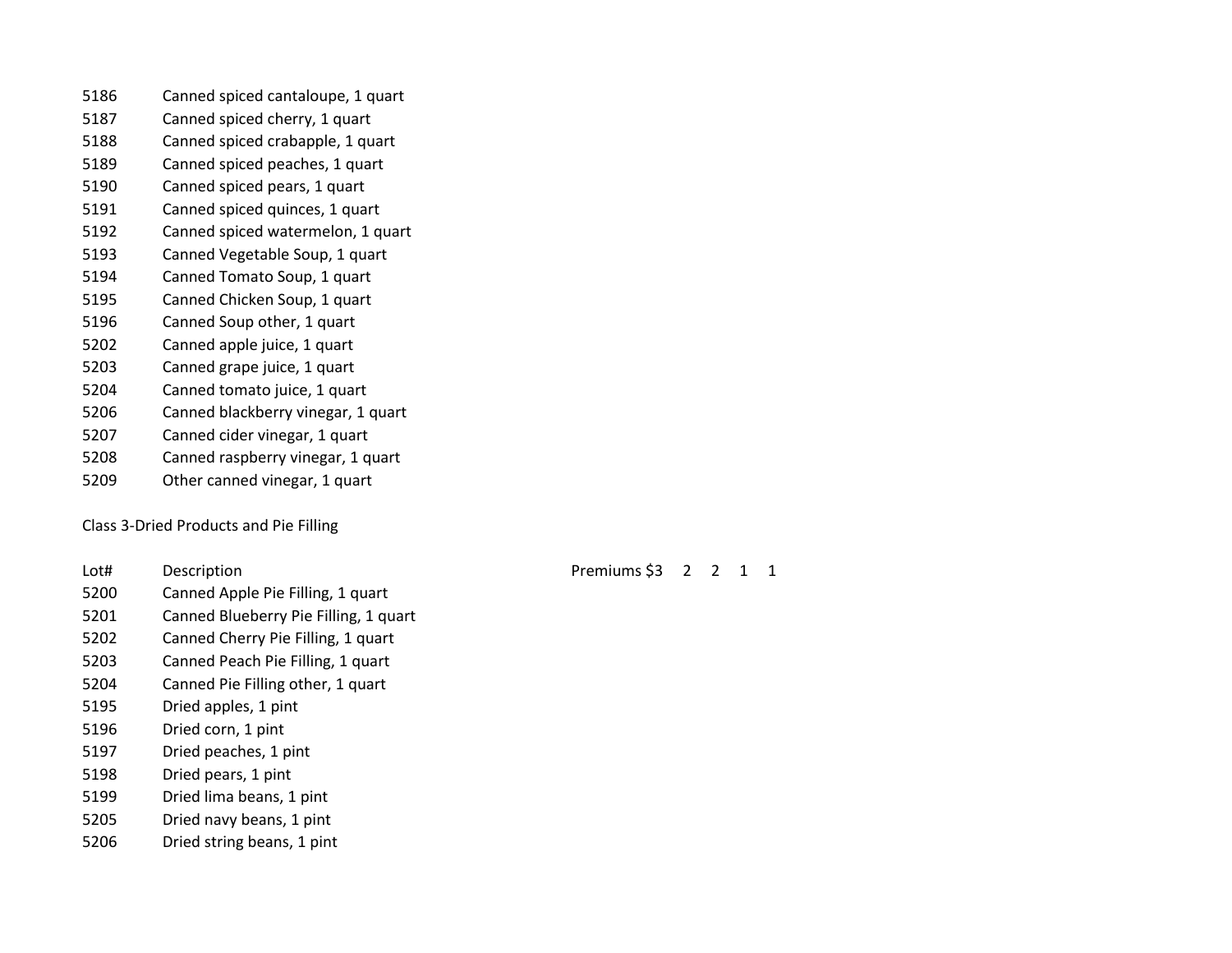Dried other, 1 pint Dried Pepper, 1 pint

Class 4-Butter, Honey Spread, Jam, Jelly, Marmalade & Preserves (To be displayed in standard jelly jar)

- 
- Canned apple butter -any container
- Canned apricot butter
- Canned cherry butter
- Canned grape butter
- Canned orange butter
- Canned peach butter
- Canned pear butter
- Canned plum butter
- Canned rhubarb butter
- Canned quince butter
- Canned tomato butter
- Canned apple honey spread
- Canned pear honey spread
- Canned pineapple honey spread
- Canned quince honey spread
- Canned blackberry jam
- Canned cherry jam
- Canned currant jam
- Canned elderberry jam
- Canned peach jam
- Canned plum jam
- Canned black raspberry jam
- Canned red raspberry jam
- Canned rhubarb jam
- Canned strawberry jam
- Canned apple jelly
- Canned blackberry jelly

Lot# Description **Description** Description Description Description Description Description Description Description